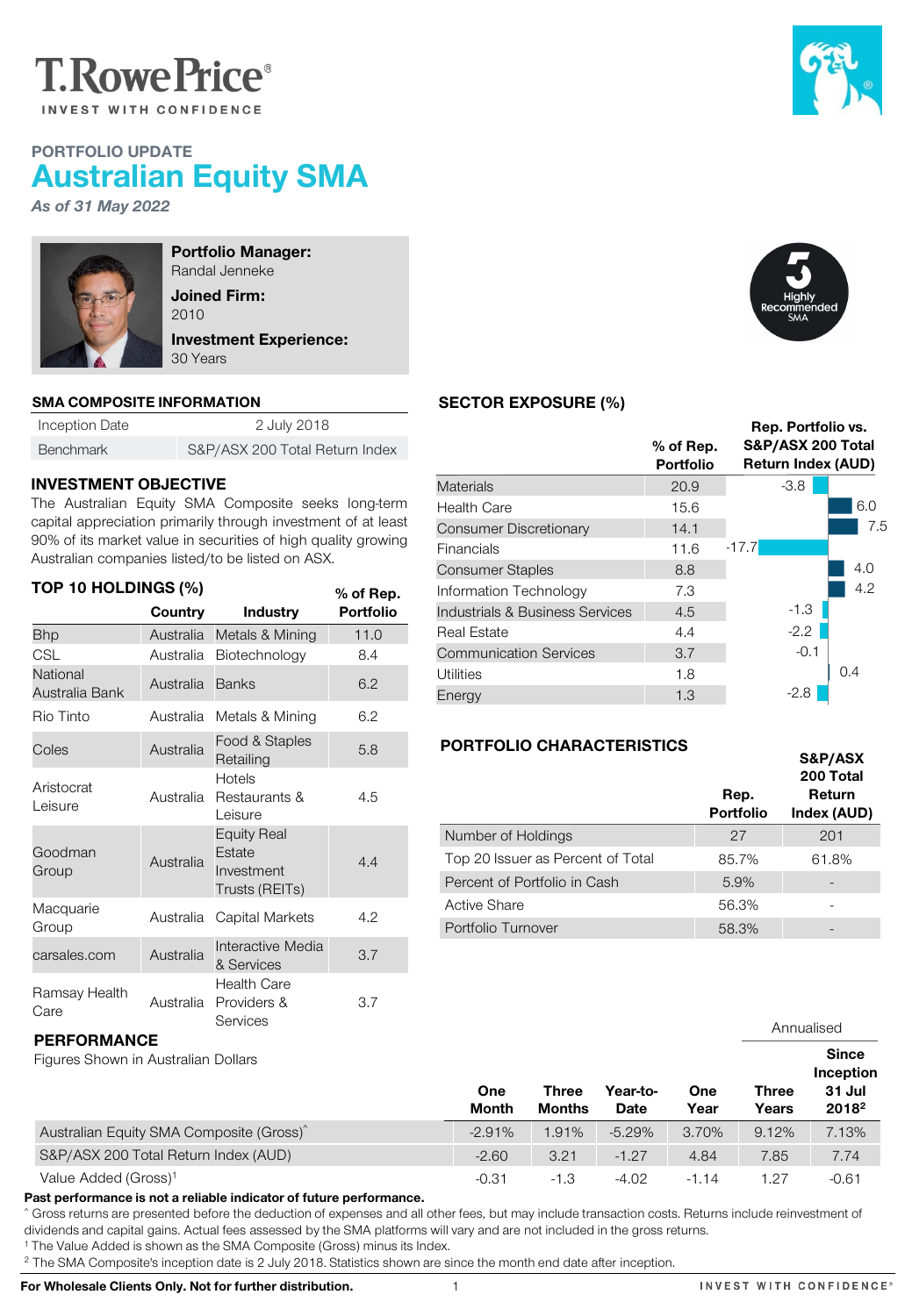The top performing sectors for the month included materials, utilities, and industrials and business services while the key underperforming sectors were real estate investment trusts (REITs), information technology, and consumer staples. The proposed EU ban on Russian oil imports saw oil prices spike. Iron ore prices fell as China's zero-covid policy continued to weigh negatively on economic activity and therefore demand for iron ore. Gold prices fell modestly over the month. With inflation data in line with market expectations, U.S. Treasury yields fell by a modest five basis points to 2.84%. Conversely, Australian 10-year bond yields continued to sell off with yields rising by another 22 basis points to 3.34% in May. The Australian dollar rose against its U.S. counterpart.

underperformed developed markets in local currency terms.

### PORTFOLIO HIGHLIGHTS

The portfolio underperformed the market in May. Notable underperformers included Eagers Automotive, Goodman Group, and IDP Education. Good performances were posted by Allkem, Treasury Wine Estates, and BHP.

Goodman Group underperformed following the announcement from ecommerce giant Amazon that it had overexpanded during the pandemic and was looking to lease out some industrial space. We believe Goodman has limited exposure to this issue given that it has a small U.S. footprint and modest exposure to Amazon's affected businesses. The fundamentals for the company are strong, in our view, and the business is well placed to benefit from strong longer-term ecommerce trends.

Allkem was one of the top performers in the S&P/ASX200 for the month. This was driven by strong electric vehicle demand, which in turn is sending lithium prices higher. The challenge for the entire industry is to produce enough lithium to meet the very strong market demand going forward. Allkem, in particular, has a number of greenfield and brownfield expansions coming online in the next three to five years. In our view, the company is well-placed to grow its production profile and benefit from the very strong tailwinds associated with the transition to electric vehicles which is well under way.

Ramsay Health Care was one of the top performers for the month after receiving a non-binding indicative offer to acquire the company by a consortium led by private equity firm KKR for AUD88 a share. The company has granted the consortium access to do due diligence on a non-exclusive basis to see if a binding proposal can be reached. The proposed transaction highlights the long-term value of the company, particularly at a time when it is poised to benefit from the backlog of delayed surgery demand caused by the pandemic.

## **OUTLOOK**

The path to lower inflation has been extended and complicated by a combination of the war in Ukraine and China's continued pursuit of its zero-covid policy, which is causing ongoing supply chain disruptions. In addition, wage pressures are mounting, which risks making inflation an entrenched longer-term issue. Most likely this will require central banks to raise interest rates higher than previously thought, with negative consequences for earnings growth. We believe this makes the risk of a central bank policy error very high. Some central banks appear to have little choice but to drive their economies close to or into recession in order to bring inflation back under control.

While there are a high number of uncertainties, the current sell-off in growth and high quality companies is creating good opportunities, in our view. We believe it is far better to prepare for what is likely to come (slowing growth and recession risk) rather than what stares us in the face today (higher inflation). This contrarian approach will enable us to position our portfolio for the next phase of the market.

Having previously moved to a more cautious stance in our portfolio, we are now taking the opportunity to add to quality and growth companies we believe are oversold based on near-term inflation fears and higher interest rates. Having taken profit on these positions during the course of 2021, we have ample scope to take these positions higher. In our view, this will likely set up the portfolio to perform well once we move beyond the current market inflation fears and focus back on the key issue (earnings) that we believe will come to dominate markets as we move through 2022. We expect quality and growth companies to perform well in this environment.

### NOTABLE TRANSACTIONS

#### Elimination: Seek Ltd

We believe the attractiveness of the business has diminished as we think it will be cyclicing a tough prior corresponding period and the employment cycle should turn from a tailwind to a headwind.

#### **Elimination: Rea Group Ltd**

We have turned more pessimistic on the stock based on expectations that the listings cycle will roll over, which in turn will drag on earnings growth.

### **Elimination:** Harvey Norman Holdings Ltd

The outlook for earnings has weakened in our view, partly based on our anticipation for weaker discretionary consumer spending as we move into a later stage of the economic cycle.

This material is provided for informational purposes only and is not intended to be investment advice or a recommendation to take any particular investment action. The views and portfolio holdings contained herein are as of date noted on the material and are subject to change without further notice. The specific securities identified and described do not necessarily represent all of the securities purchased, sold, or recommended for advisory clients and no assumptions should be made that the securities identified and discussed were or will be profitable.